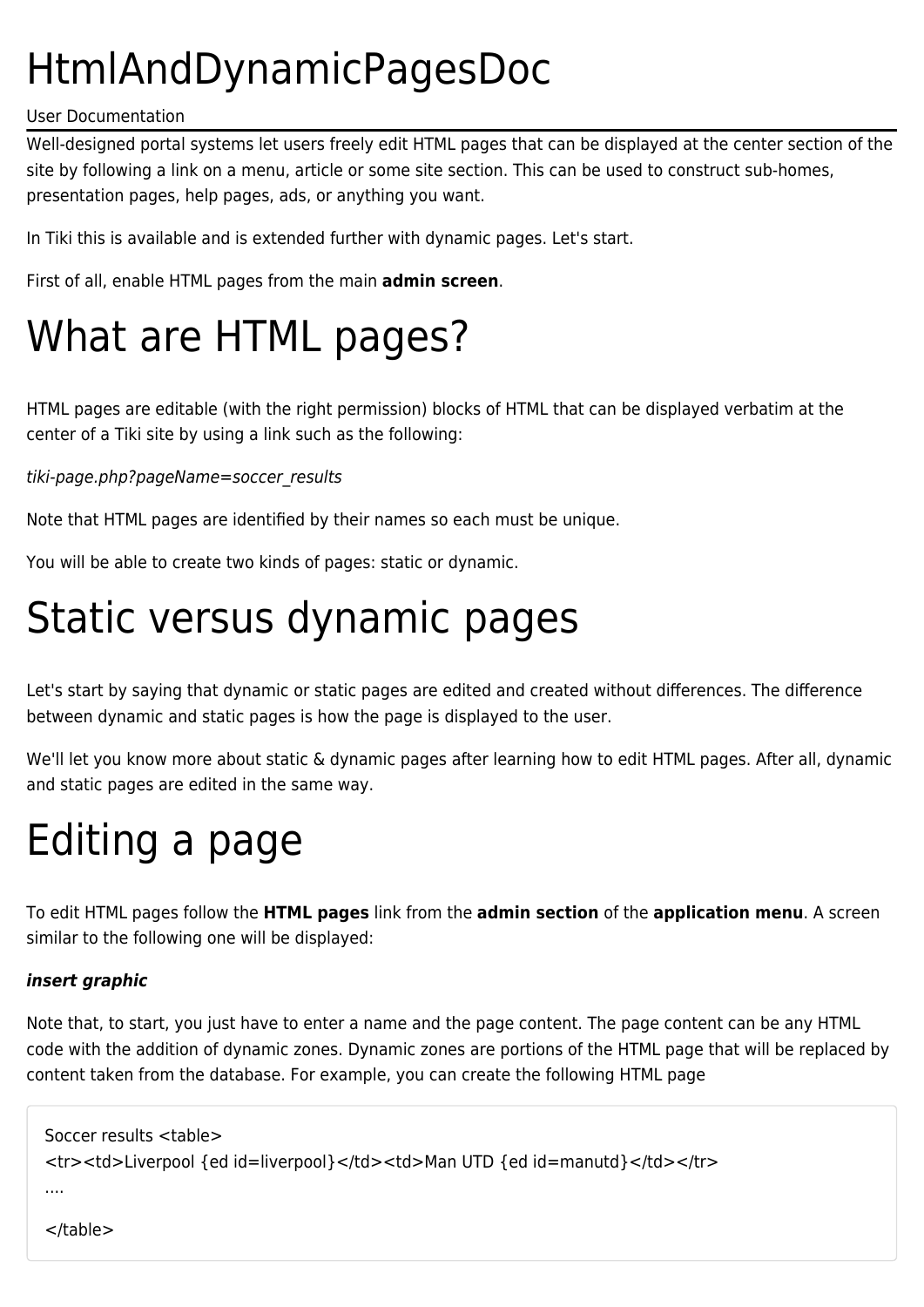The syntax to include dynamic zones can be {ed id=name} or {ted id=name}

the difference is what HTML element is used to edit the zone. ed uses text input boxes while ted uses textareas.

After creating the page and saving it you will see a link to **content** from the listing of pages. Clicking on **content** will take you to a screen where you can edit each dynamic zone on a page.

Important: when editing an HTML page line feeds are automatically converted to HTML <br/>br/>
tags

Note that both static pages and dynamic pages can use dynamic zones.

### Applying templates for HTML pages

Note that you can choose to apply a template for HTML pages. This can be very useful to automate the creation of pages from an established template where you can indicate dynamic zones. To create a template for HTML pages go to the **content templates** section in the **admin menu**.

# Editing dynamic zones for a page

This is a screen where you can edit the dynamic zones for a page:

#### *insert graphic*

Note that you just edit the zone and click **update** you can edit the zones from the listing directly or clicking on edit to individually edit a zone in a larger area.

## Static and dynamic pages again

When a page is accessed using tiki-page.php?pageName=somepage the page will be rendered — replacing the dynamic zones by their values. If no value is found, then the zone is displayed as blank. Now is where the difference between a static or a dynamic page can be noticed.

For static pages, the page will be rendered and if the user wants to refresh the page to update dynamic zones the page must be reloaded by refreshing the browser as usual.

For dynamic pages the page will be automatically updated without refreshing at specified intervals (in seconds) that can be specified when editing a page. So if a page is dynamic the dynamic zones in a page will be updated without the user refreshing the window and without forcing the page to be reloaded. This is especially useful for "live" results, stock values, auction prices, etc.